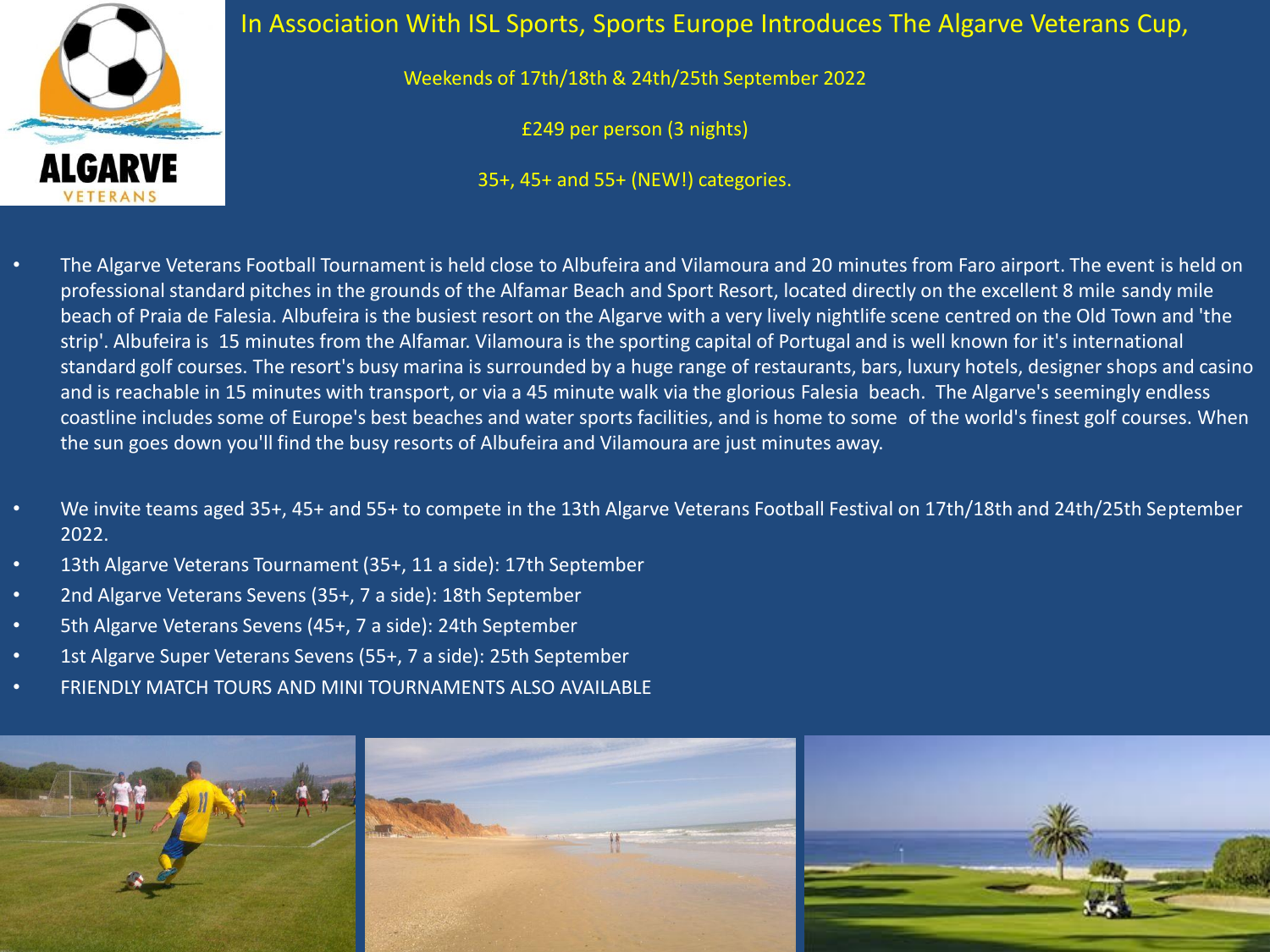

## TOURNAMENT ITINERARY



**Thursday** : Optional arrival day.

**Friday**: Meet and Greet at Faro Airport. A 35 minute transfer to the Alfamar Beach & Sport Resort. Relax by the pool or head down to Alfamar's beach and Bar Atlantico. Rest of day and evening at leisure.

**Saturday**: The Algarve Veterans Football Tournaments. Kick off around 10.30am. In between games there's time to relax by the beach or the pool. After the football there's the tournament party with the trophy presentations and ''happy hour '' at nearby bar / restaurant ''Capri''.

**Sunday**: Free time for relaxation, sunbathing, sightseeing. If you're still feeling active, play a round of golf at an international standard course or play an additional friendly football match.

**Monday**: Return to Faro airport for your return flight to the UK. You can also extend your stay, before and after, at a cost of £40 per person, per night.

**Accommodation:** The Alfamar beach and sports resort is an impressive location, situated directly on the beach and surrounded by pine trees. The 2 good quality grass pitches used for the football festival are within the resort's grounds.